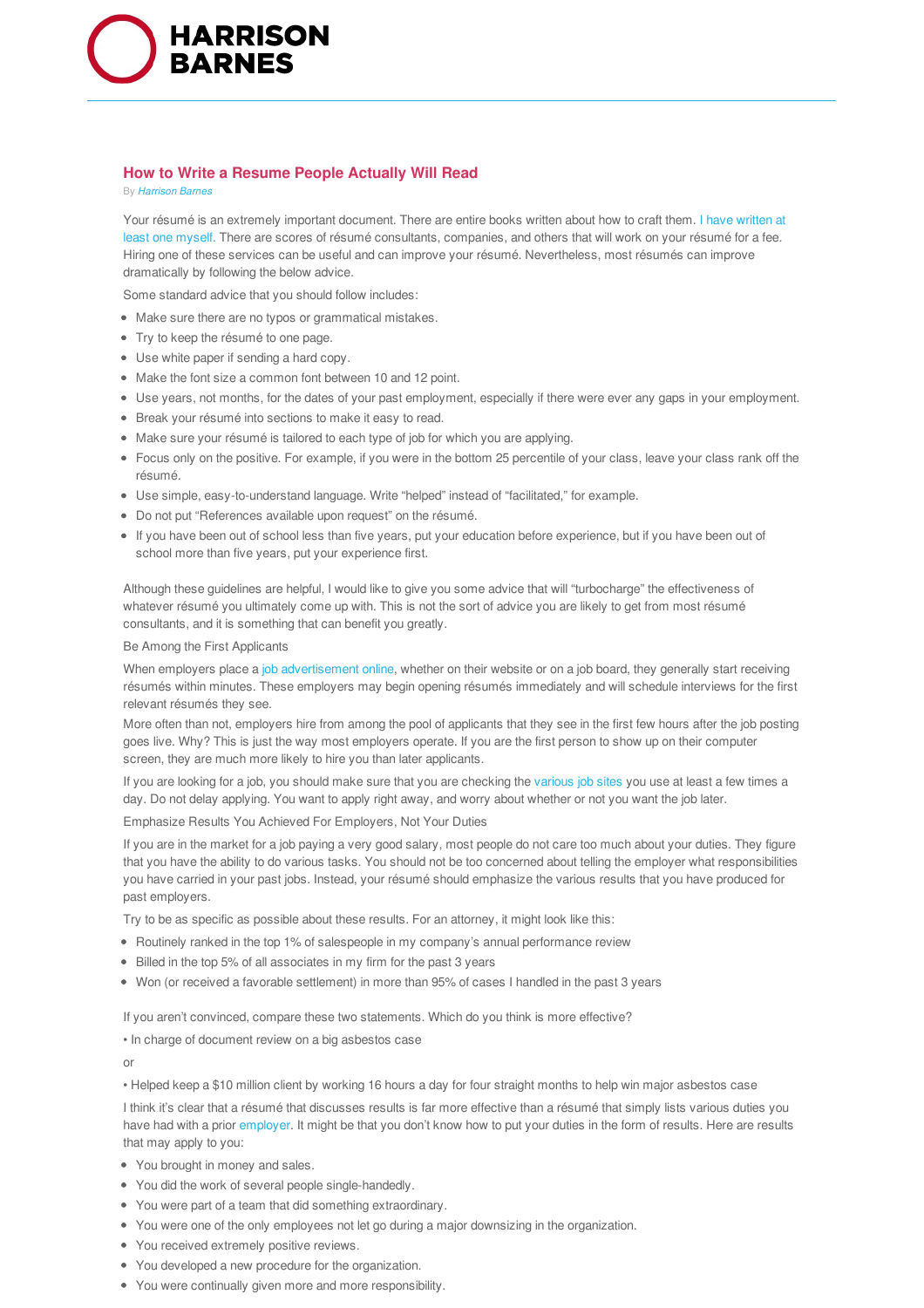Communicate Passion for the Subject Matter of the Position

Lots of people go into work and carry on their jobs on a daily basis with no passion for its subject matter. For example, if you go into the homes of many marketing executives, you will find few books about marketing. The same goes for attorneys, architects, doctors, and others.

If you have a job to fill, my guess is that you would be most interested in hiring someone with a major passion for the subject matter. We want to hire people we believe are extremely committed to what they do, and not people who are simply "ordinary." Ordinary is easy to find.

When I was in my last year of college, I interviewed with several trading companies in Chicago. I had gotten to the final stages with one of the top companies and was sitting in my final interview.

"This résumé looks like someone who is going to law school—not a trader," the trader said to me.

He was right. It was littered with all sorts of things someone going to law school would be interested in, and very little of the sort of stuff that would interest a trader.

Your résumé needs to show your passion for whatever it is you want to do. Your passion needs to "bleed" out of the résumé. Someone reading your résumé should feel your interest in the subject matter. Your résumé needs to look like it belongs to someone interested in doing the job for which you are applying. It needs to communicate this passion. If your résumé looks wishy-washy and does not communicate passion for the sort of job you are applying for, then there is a problem.

Customize Your Résumé for Each Job to Which You Apply

You need to describe your experience in such a way that all of it seems relevant to the job you are seeking. Every sentence of your résumé should closely track the sort of job you are applying for.

For example, if you were applying to be an accountant you would want to focus on terms that would be valued for an accountant, such as:

- Detail-oriented
- Hardworking
- Intelligent
- Creative
- Follows through
- Ability to meet deadlines
- Problem-solving abilities

If, however, you were applying for a job where you'd be supervising accountants you would want to focus on terms that would be of value for a supervisor:

- Team player
- Management skills
- Enthusiastic
- Leadership skills

In addition, you should even further customize your résumé for different employers. For example, you can generally get a sense of an employer's attitude toward various issues just by looking around on their website. You'll see the mission statement of the company as well as the civic organizations the employer supports. If you look at the biographies of the individual executives you will learn which activities they are involved in, and these activities will give you a good sense of the political and philosophical leaning of the organization.

Our company's main office has been in Los Angeles for some time. Over the past ten or more years I have interviewed people for accounting, legal, and other positions with our company who formerly worked in the pornography industry. You would never know this by their résumés—and I hate to say it but I probably never would have interviewed them if I knew they were coming out of that industry. Yet these people were absolute experts in making their background fit what they thought would interest other industries.

For example, pornography companies have parent companies, subsidiaries, and other more respectable divisions. So instead of listing "Smut Pictures" as their most recent employer, the applicant will list the parent company ("West Coast Studios," for example). Further, the applicant will then tailor the accomplishments and duties on their résumé in such a way that you would believe they worked for the most conservative company in the world.

These applicants knew how to get an interview simply by tailoring their résumés. You need to tailor your résumé as well. Tailor it not just for each job type, but for each employer as well.

Include Letters of Reference and Testimonials with Your Résumé

Including a letter of reference from a past employer (or even someone who's known you a long time) can make a huge difference in the number of interviews you get.

Nothing sells more than showing the employer that your former employer and coworkers loved working with you. People are trained to instinctively question the things we say about ourselves, but they're much more likely to believe things that others say about us. That's why you see so many testimonials on television. Advertisers know we're much more likely to be influenced by what someone else says about them rather than what they say about themselves.

If you have contacts—former employers, friends, or coworkers—who can say good things about you, put quotes and other information from them in your application materials. As an added bonus, it will also humanize you.

What if you were fired from you last job? Who cares! Use a testimonial from the employer before that. Got fired from that one too? Then use a testimonial from a friend. The testimonial needs to say something about how you are a hard worker, a pleasure to be around, trustworthy, and the other qualities of a good employee. Let your former employer or friend write it. It needs to be genuine.

This can be such a powerful tool. I'd estimate it will improve your chances of getting interviews and job offers by four or five times.